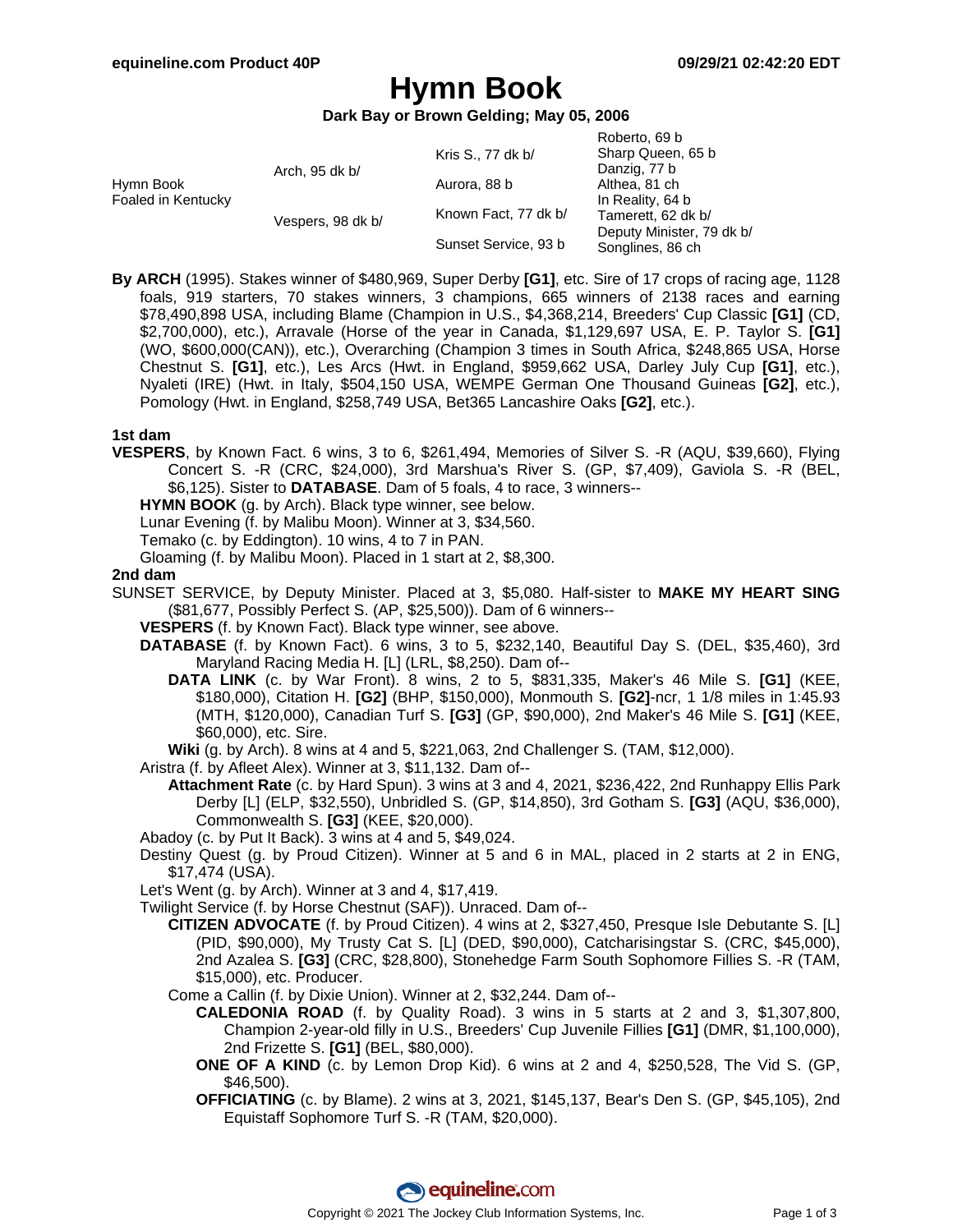## **Hymn Book**

### **Dark Bay or Brown Gelding; May 05, 2006**

Vesper Cat (f. by Mountain Cat). Unraced. Dam of--

**STRIKE THE BELL** (f. by Mizzen Mast). 5 wins at 3 and 4, \$301,112, Noble Damsel S. **[G3]** (BEL, \$60,000), Glowing Honor S. (AQU, \$36,000), 2nd Miss Liberty S. [L] (MTH, \$20,000), Chaldea S. (BEL, \$13,980), Perfect Sting S. (BEL, \$13,800), etc. Producer.

## **3rd dam**

- **SONGLINES**, by Diesis (GB). 7 wins, 3 to 5, \$207,548, Susquehanna H. [L] (PHA, \$34,590), Leslie Jay S. -R (PHA, \$16,080), 2nd Violet H. **[G3]**, Penn National Budweiser Breeders' Cup H. (PEN, \$15,820), 3rd Queen Elizabeth II Challenge Cup S. **[G2]**, Diana H. **[G2]**. Sister to **Badawi** (\$65,808 (USA), 2nd Reference Point S. [L], etc.), half-sister to **BINALONG** (\$321,876, Gulfstream Park Sprint Championship H. [L] (GP, \$60,000), etc., sire). Dam of 4 winners--
	- **MAKE MY HEART SING** (f. by King of Kings (IRE)). 3 wins at 3 and 4, \$81,677, Possibly Perfect S. (AP, \$25,500). Producer.
	- Play Me Dixie (c. by Dixieland Band). Winner at 4 and 5, \$72,235.
	- Dance Little Lady (f. by Deputy Minister). Winner at 2, \$30,920. Producer.
	- Play My Tune (g. by Stravinsky). 2 wins at 5 in NA , \$13,070 (USA).
	- Sunset Service (f. by Deputy Minister). See above.
	- Tenacite (f. by Seattle Slew). Placed in 2 starts at 3, \$6,665. Dam of--
		- **La Trillium** (f. by Deputy Commander). 5 wins, 4 to 6, \$236,820(USA), 3rd Seaway S. **[G3]** (WO, \$17,985(CAN)). Producer.
	- Shaamel (c. by Silver Hawk). Placed in 2 starts at 3 in ENG.
	- Playforme (f. by Gone West). Unplaced in 2 starts. Dam of--
		- **BEAR'S HARD TEN** (g. by Rock Hard Ten). 3 wins at 2 and 3, \$172,794(USA), Display S. [L] (WO, \$90,000(CAN)), 3rd Woodstock S. [L] (WO, \$16,500(CAN)), Victoria Park S. [L] (WO, \$16,500(CAN)).

#### **4th dam**

- BEGUM, by Alydar. Unraced. Half-sister to **OLD GOAT** (\$155,454, Golden Rod S.**-G3**, etc.), **GOOD AND EARLY** (\$172,685, Glass House H., etc.), **SAILORS MATE** (\$46,405, Anoakia S., etc.). Dam of 3 winners, including--
	- **BINALONG** (c. by Known Fact). 8 wins, 2 to 5, \$321,876, Gulfstream Park Sprint Championship H. [L] (GP, \$60,000), Hallandale H. [L] (GP, \$30,000), Olympic H. [L] (GP, \$30,000), 2nd King's Bishop S. **[G2]**, Commonwealth Breeders' Cup S. **[G3]**, Swale S. **[G3]**, Derby Trial S. **[G3]**, 3rd Phoenix Breeders' Cup S. [L] (KEE, \$8,015). Set ntr at Keeneland, 7 furlongs in 1:20.39. Sire.

**SONGLINES** (f. by Diesis (GB)). Black type winner, see above.

- **Badawi** (f. by Diesis (GB)). 4 wins at 3 and 4 in ENG, \$65,808 (USA), 2nd Reference Point S. [L], Ben Marshall S. [L], 3rd Reference Point Sceptre S. [L].
	- **BADMINTON (GB)** (f. by Zieten). Winner at 2 and 3 in ENG, \$99,922 (USA), Miles and Morrison October S. [L], 2nd Peugeot Lowther S. **[G2]**, 3rd Sky Bet Cheveley Park S. **[G1]**.
	- **Cala (FR)** (f. by \$Desert Prince (IRE)). 2 wins at 3 in ENG, \$50,900 (USA), 2nd Shadwell Stud Nell Gwyn S. **[G3]**.
	- **=Fox (GB)** (g. by \$Diktat (GB)). Winner at 2 and 6 in ENG and SWE, placed, 4 to 7 in DEN, \$42,386 (USA), 3rd Veuve Clicquot Vintage S. **[G2]**, Copenhagen Golden Mile [L].
	- **=Balfour (IRE)** (g. by Green Desert). 8 wins, 3 to 9 in ENG, DEN and SWE, \$15,241 (USA), 2nd Kentaur Pokallob [L].

Sahibah (f. by Deputy Minister). Unraced.

- **ROSHANI** (f. by Fantastic Light). 7 wins at 4 and 5, \$487,300, Las Palmas H. **[G2]** (OSA, \$150,000), Taylor Made Matchmaker S. **[G3]** (MTH, \$90,000), Gallorette H. **[G3]** (PIM, \$60,000), 2nd Violet S. **[G3]** (MED, \$30,000), 3rd Eatontown S. **[G3]** (MTH, \$16,500).
- Rajmata (f. by Known Fact). Unraced.
	- **KUMARI CONTINENT** (f. by Kris S.). 3 wins at 3, \$263,590, Hollywood Oaks **[G2]**, Providencia S. -R (SA, \$47,790), 2nd Santa Anita Oaks **[G1]**, Honeymoon H. **[G2]**.
	- **PASSION** (f. by Came Home). 4 wins in 7 starts at 2 and 3, \$216,120(USA), La Habra S. **[G3]** (SA, \$68,010), Alywow S. [L] (WO, \$60,000(CAN)), 3rd Stonerside Beaumont S. **[G2]** (KEE, \$25,000), Adirondack S. **[G2]** (SAR, \$15,000).

Arjunand (f. by Diesis (GB)). Unraced.

- **DYNAMIST** (f. by Dynaformer). 3 wins, 2 to 4, \$154,556, Denise Rhudy Memorial S. [L] (DEL, \$45,000), Pleasant Temper S. (KD, \$24,000), 2nd Caressing H. (CD, \$14,340).
- **DYNA'S DESTINY** (f. by Dynaformer). 3 wins at 2 and 3, \$124,695, Bedanken S. [L] (LAD,